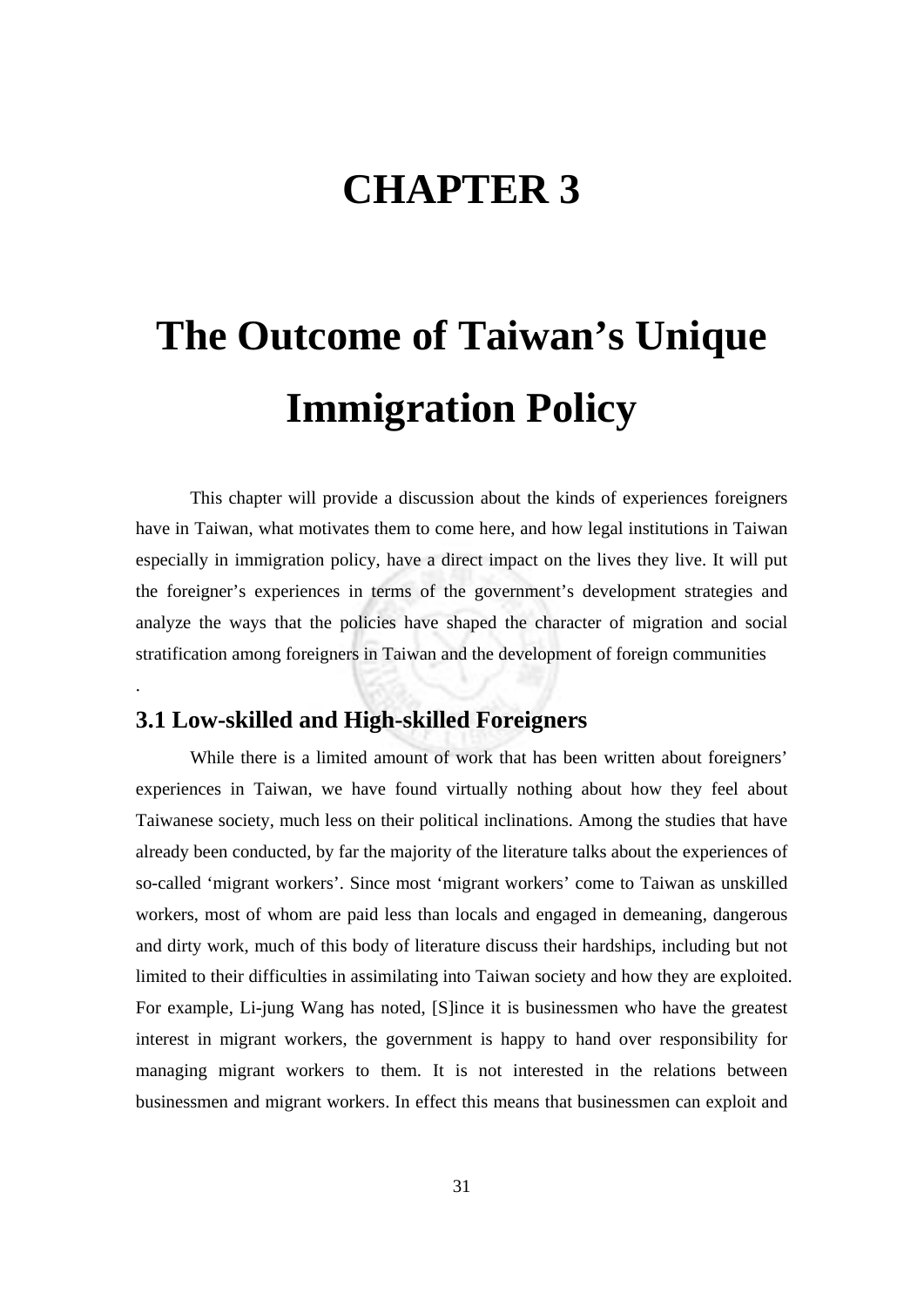oppress migrant workers, and that the rights of migrant workers are not protected by the government."35 Moreover, Phizicklea has pointed out the institutional marginalization for victimized groups, such as migrant women, and calls for their self-organization:

"Migrant women have repeatedly demonstrated their resistance to the exploitation they experience in the workplace and yet to date they have been marginalized by the very institutions of the labor movement which supposedly exist to protect and defend their interests as wage-labourers. Self-organization and activity may have been forced on migrant women in the workplace but self-organization is in itself a prerequisite for migrant women's struggle against their triple oppression … Many of the most pressing issues for migrant women are not over wages or degrading working conditions, they related to basic human rights; the right to stay in the country, to be joined by their children, to have a decent place to love, to be free of racist harassment and violence. There is increasing evidence that migrate women are setting up their own operations through which they can speak for themselves and articulate demands specific to their fractionalized class position."36

Thus by exposing migrant workers' hardships within the legal institutions set forth by the government, they are actively calling for reform. For instance, Lorna Kung and Fang-ping Wang have noted that "The foreign labor management policy in Taiwan is rigid and overbearing since the government is worried that migrant workers might turn into illegal immigrants … The government's respect for migrant workers' human rights deserves credit, but without sound regulations, we are worried the effort will be in vain."<sup>37</sup> Scholarly work on migrant workers has become especially pressing as the domestic labor force faces massive shortage as the growing differentiation of international salaries in both the state and private sector are looking to migrant workers for their needs.  $38$  Thus it is perhaps unsurprising to find that cases of exploitation continue to persist.

Statistics from the Council of Labor Affairs of the Executive Yuan ROC, reveal that 336,812 migrant workers from the Southeast Asian countries Thailand, Philippines,

<sup>&</sup>lt;sup>35</sup> Li-jing Wu, "The The Formation of Transnational Communities: A New Challenge to Multicultural Taiwan," Yuanz-Ze University Taiwan, (no date given).

<sup>&</sup>lt;sup>36</sup> Phizicklea, 111.

<sup>&</sup>lt;sup>37</sup> Lorna Kung and Fang-ping Wang, "The Theory and Practice of the Management of the Migrant Workers In Taiwan," Solidarity Front of Women Workers website at http://www.isgnweb.org/pub/08-004.htm retrieved 9/15/06, 2.<br><sup>38</sup> Ting-Sheng Weng, Shin-Fa Tseng, Ming-Hsun Lee and Ping-Juan Juan, "Comparison on Foreign

Worker Policy Between Taiwan and Japan," (*BAI 2004 International Workship on Business and Information* (conference paper): National Huwei University of Science and Technology, (2004): 5.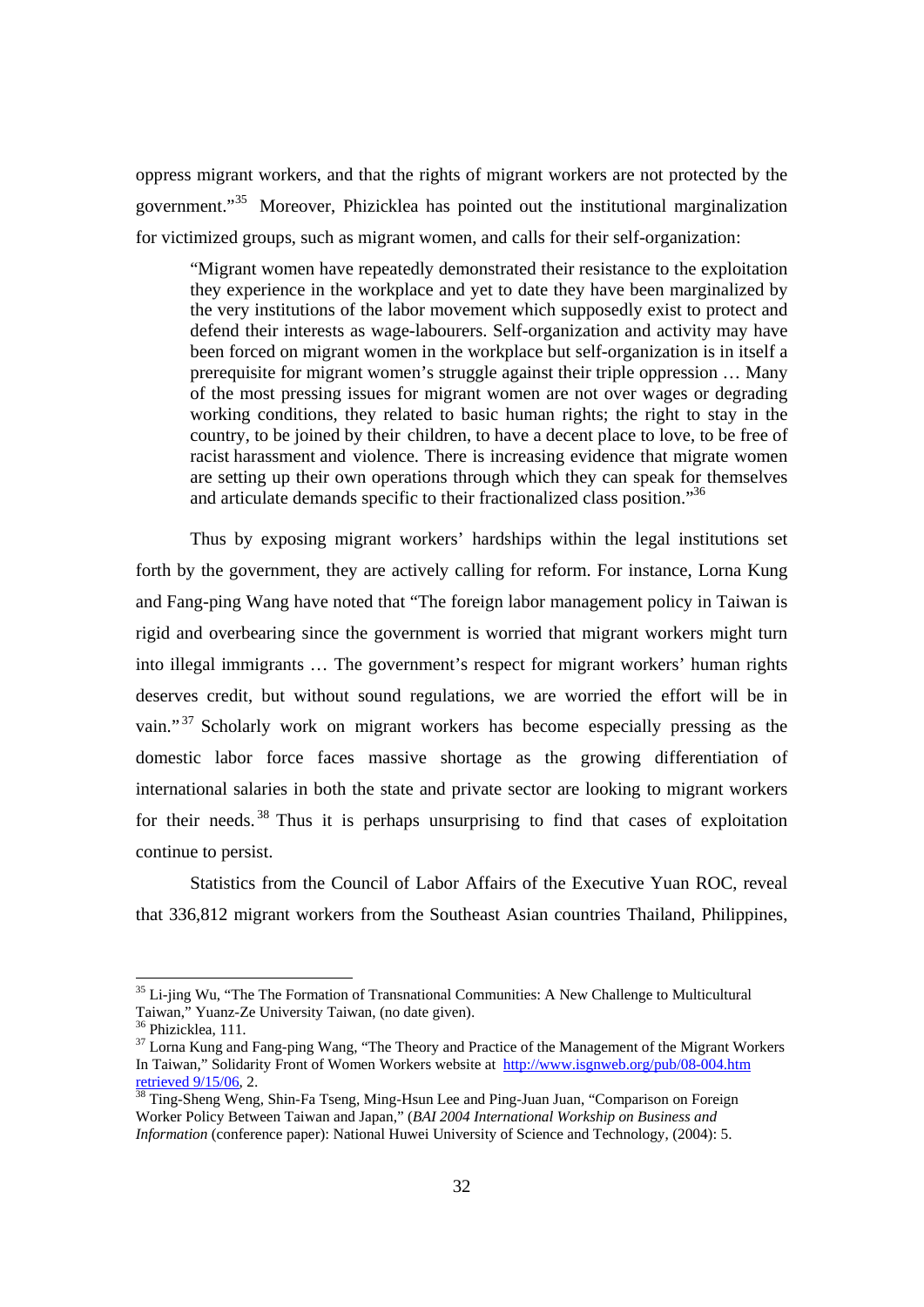Indonesia, Vietnam were in Taiwan in September of  $2006<sup>39</sup>$  Of the four groups, the Philippines and Thailand hold a relatively larger share at 92,551 and 94,242, respectively, compared to the number of Indonesians and Vietnamese at 77,437 and 72,582 respectively. Moreover, the number of migrant workers from Philippines, Thailand and Vietnam held mostly steady between the last quarter of 2004 to the last quarter of 2006 at 89,318, 103,850, 80,892 in 2004 and 92,551, 94,242 and 72,852, respectively in 2006. However, the number of Indonesian migrants increased substantially in the same time period, increasing from 33,318, then decreasing to 19,605 in May of 2005 and increasing to 77,437 September of 2006. Intriguing is the number of Malaysian migrants residing in Taiwan, that reached its peak during the time period who reached a peak of 22 in September of 2004 and declined to 12 in September of 2006.

Moreover, the plight of foreign workers as well as their contributions to Taiwanese society is also well documented in the Taiwanese English-language press. For instance the *Taipei Times* recently ran a story reporting that "[s]till, life as a foreign worker is a struggle, marked by loneliness, unfamiliar food and customs, and worst of all, unscrupulous employers and job, brokers, who sometimes reduce pay packets and benefits to pad their own pockets."40 While foreigners who come here to teach English, and other foreigners considered to be "skilled workers", may prolong their stay indefinitely by extending their work visas as long as they have a job, for those foreign workers considered unskilled originating from countries such as Thailand, Philippines, Vietnam and Thailand, they may only renew their visa once. Thus the scenario arises where skilled workers would have the potential to become more socialized into Taiwanese society.

And while there is definitely no dearth of information analyzing migrant workers' experiences, few studies focus on the experiences of those migrants classified as "resident aliens" **—** namely, the migrants coming to Taiwan under the auspices of possessing special and technical skills or professional knowledge, such as technical personnel, language teachers, entertainers and so on. In contrast to the "unskilled" workers from Southeast Asian countries, these resident aliens, many of whom hail from

<sup>39</sup> J.R. Wu, "The Human Rights of Migrant Workers," in *The Human Rights of Taiwan,* ed. J.H. Chen (Taipei: Xu-sheng Publisher, 2001):147.

<sup>40</sup> *Taipei Times* (January 16, 2006): 2.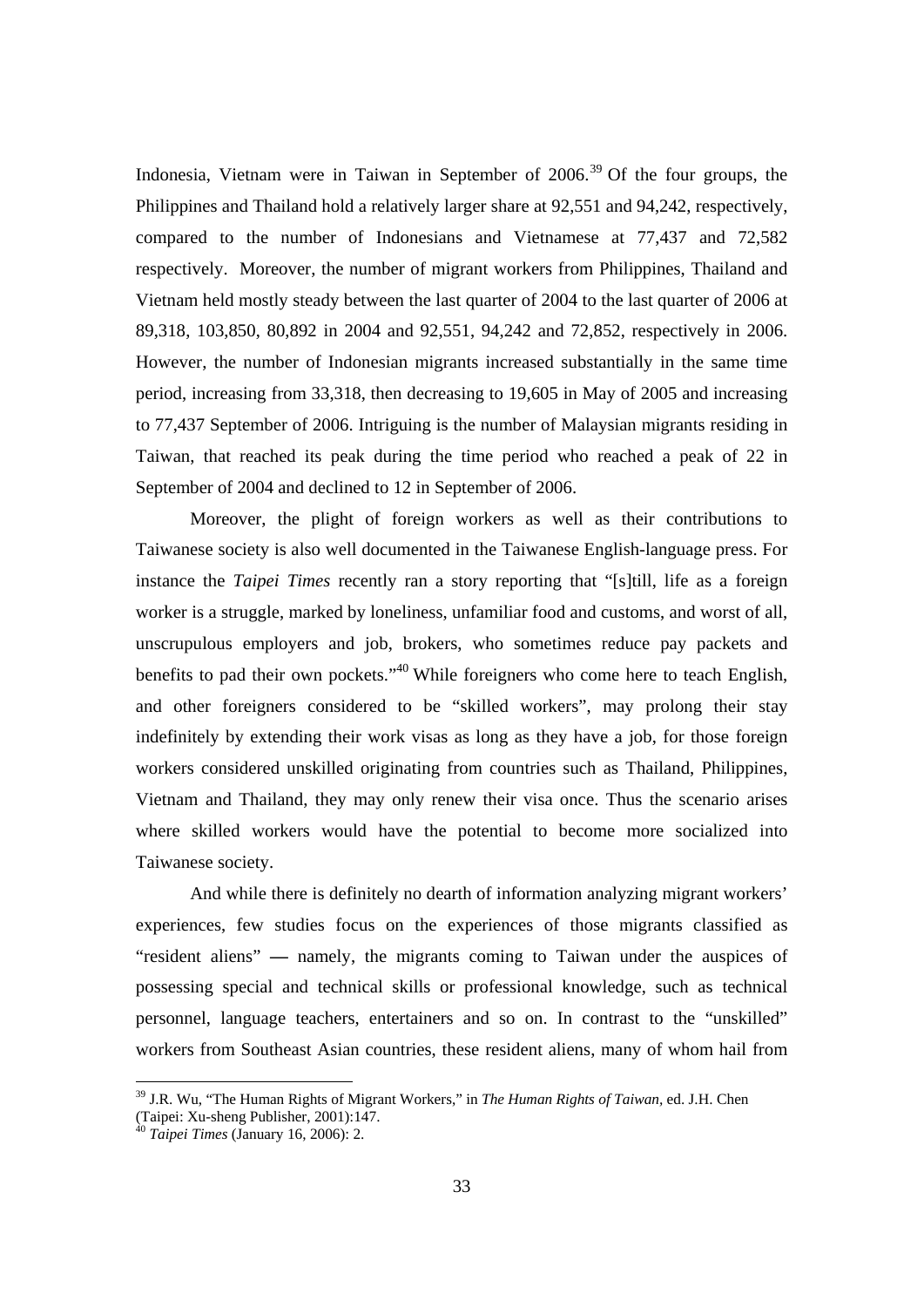countries in North America, Europe and Australia, are what locals would be referring to when they point someone out as a "foreigner". So far, Mandy Huang's Master's thesis from Nanhua University has been the only source that we have been able to locate, which specifically touches upon the experiences of these so called "foreigners". Unfortunately, while her study sets out to analyze foreigners' experiences in Taichung using survey data completed by 102 respondents, the author neglects to include any respondents from Southeast Asian countries, nor has she included anyone who would be classified as a low-skilled worker. Namely, over half of her respondents were in Taiwan to either teach English or to tutor in university and over 3/4 of them were from USA, Canada, South Africa, UK, Australia or New Zealand.

This is not to say that all foreigners think alike. It should be acknowledged of course that they come from distinct national, cultural, ethnic, educational and economic backgrounds. Moreover, every foreigner is here for somewhat different reasons. Some teach English; some are learning Chinese; some work as maids and manual workers; others are engineers and a few are executives. But someone from Canada here isn't just any other Canadian. He or she has made the conscious decision to become an alien in not just a foreign country, but in Taiwan **—** not China, Korea or Japan. How do the political, legal and other social institutions of their homeland shape their views on politics here? How do local institutions shape their political inclinations and how are their actions limited or fomented by them? Answering these questions is the main purpose of this paper.

### **3.2 Immigration and Development Strategy**

Statistics from Taiwan's Department of Statistics, Ministry of the Interior (台灣人 口總數) reveals that in 2003 there were 405,284 foreigners were staying in Taiwan, which accounted for 1.7% of the total population of  $22.604.550^{41}$ . While about 1 in 56 was a foreigner, only 1,465 out of the total population had been naturalized. Chien Yuchun, Du Yu, David Hu and Clare Su, point out that although the rate of naturalized foreigners to the total population in 2003 is especially low compared to countries like

<sup>&</sup>lt;sup>41</sup> Department of Statistics, Ministry of The Interior. (2004). 台灣人口總數.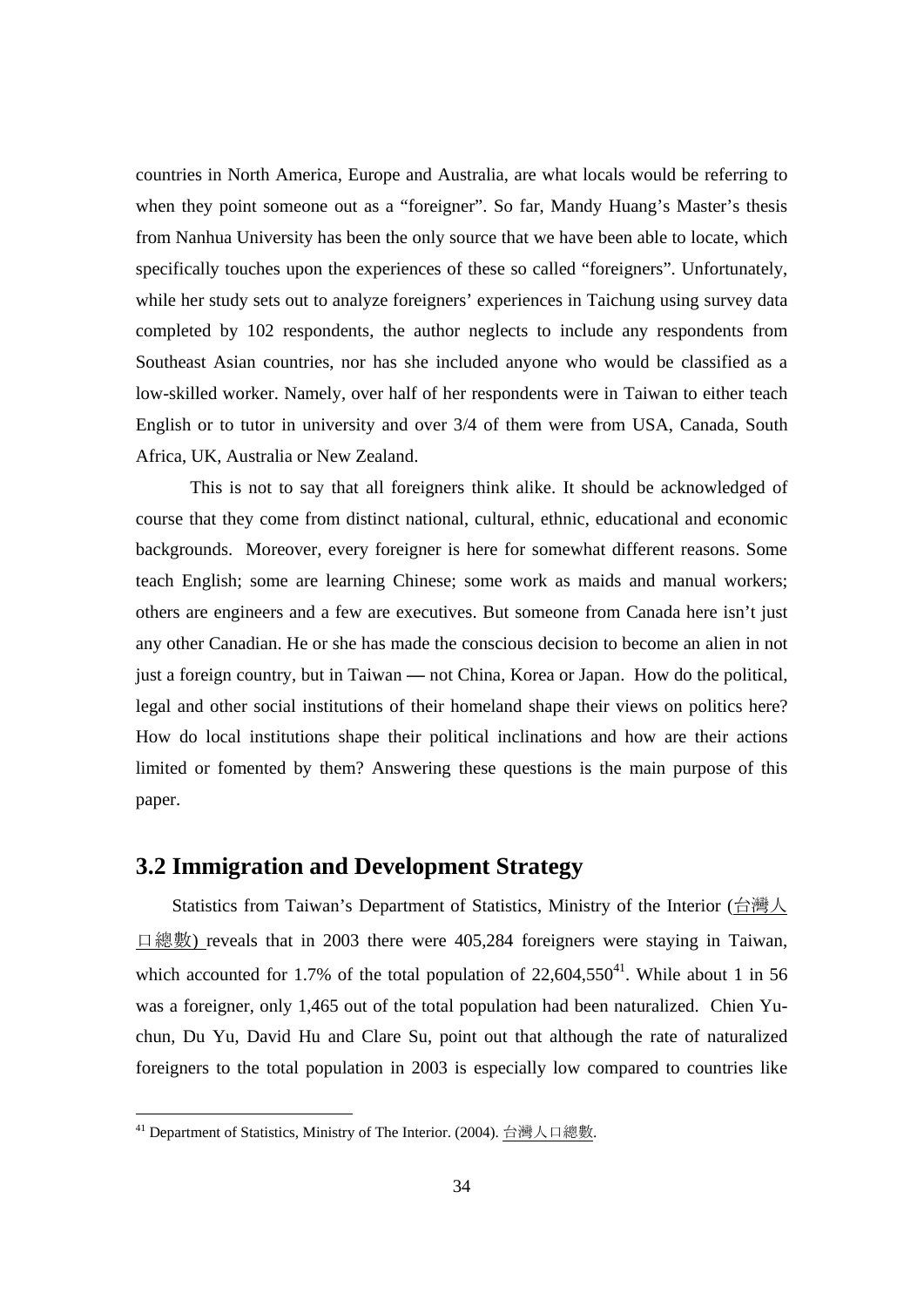France and the United States, it had been steadily increasing since the 1990s and following the 2000 and 2001 revision of the Law of Nationality by the central government. They attribute to the minimal levels in Taiwan due to the following: One of the laws concerning immigration is nationality laws. Law of Nationality in the Republic of China was promulgated by the National Government in 1929, later than USA's (1790) and France's (1803). It was not until 2000 that the law was revised the first time, and revised again in 2001. The law was revised, because there was the demand.  $42$  For instance in 1995, the real naturalized population only numbered 129 in Taiwan, far less than in the US (488,088 persons, about 3784 times to Taiwan's) and also in France (92,410 persons, about 716 times to Taiwan's). Accordingly, the ratio of naturalized population to total population in Taiwan was 1 in 165,561; one in 539 in the US and 1 in 626 in France. This means out of a million Taiwan citizens, 6 of them are naturalized citizens, while in France there would be 1,597 and in the US, 1,855 naturalized citizens. All told, this means that from 1982 to 1995 Taiwan's rate of naturalization was less than 200 a year, but dramatically increased to 2,243 in 1997 and reached then reached a peak of 5,198 in 2000, then it declined to  $1,465$  in  $2003^{43}$ . According to the Ministry of the Interior, the three largest foreign populations in Taiwan from 1982 to 1991 comprise of

individuals from the USA, Japan and Malaysia<sup>44</sup>, The numbers rose steadily between 1982 and 1987, reaching to approximately 20,000 foreign residents foreign residents each year.45. However, after 1987 the constant rate saw several leaps like in 1988, when the foreign population suddenly increased around 3000, and continued onto 1990. Still, most of the foreign individuals were from USA, Japan and Malaysia.

However, after 1991 and 1992, the number leapt again, probably because Taiwan needed foreign manpower. It was in this time period that the number of foreigners increased dramatically by 14,153 to a total of 44,441. Of these, 9,857 were from Thailand. Since 1992, Thais have become Taiwan's main foreign population, followed by Filipinos since1993. The gap in population of these two nationalities has hovered around 20,000. From 1992 to 1995, the population grew by around 60,000 a year, comprising mostly of

 $^{42}$ Chien Yu-chun, Du Yu, David Hu and Clare Su, "An Investigation of Access to Citizenship: Taiwan, France and the United States,"(unpublished manuscript), National Chengchi University, 2004.<br><sup>43</sup> Department of Statistics, Ministry oft The Interior (2004). 台灣國籍歸化及取得人數.

<sup>&</sup>lt;sup>44</sup> Department of Statistics, Ministry of the Interior (2004). <u>外僑居留人數</u>. 45 See Table 1.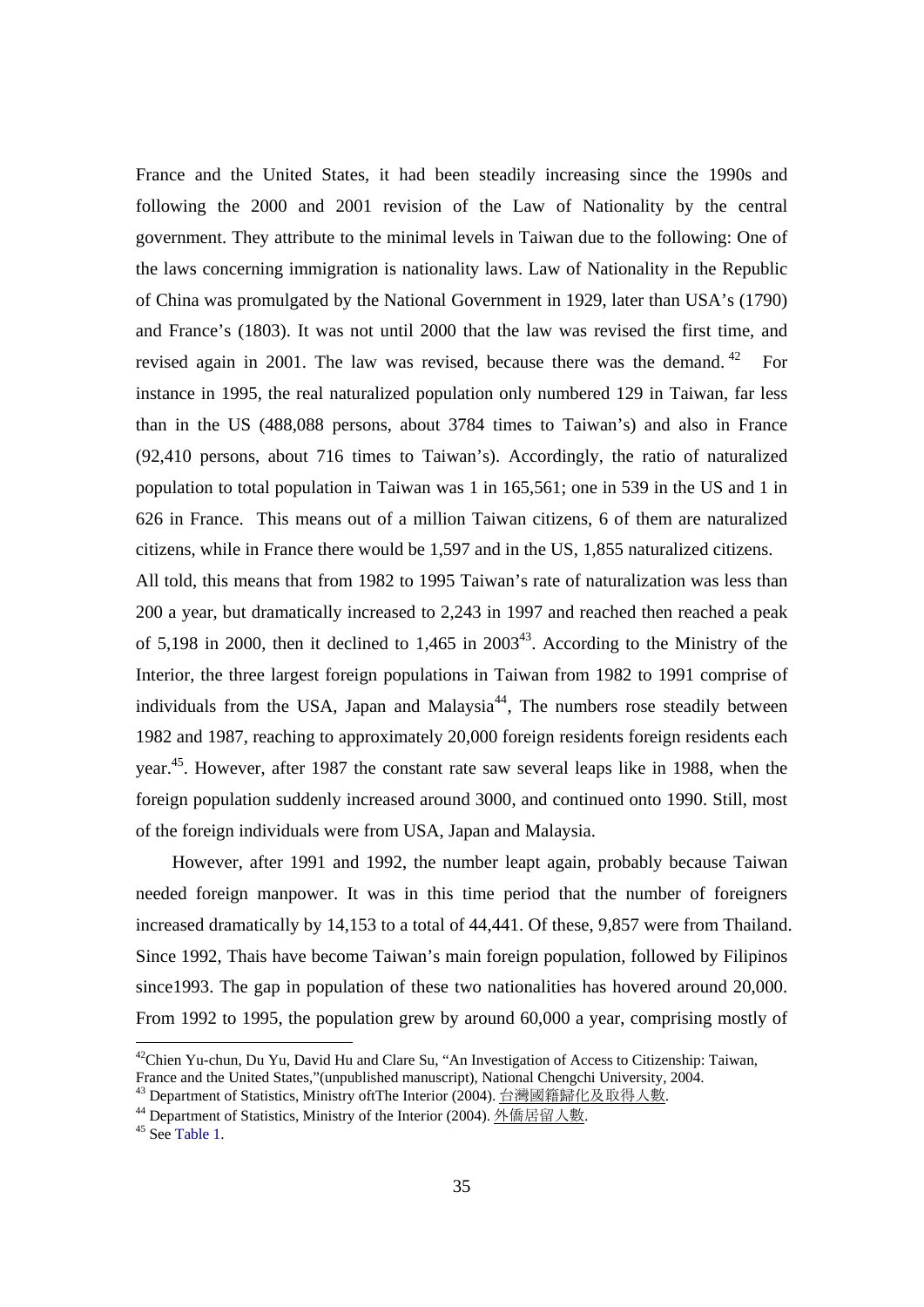people from Thailand and the Philippines. After 1995, the foreign population in Taiwan increased by an average of 30,000 a year, mainly from Thailand, the Philippines and Indonesia.

| Year | Foreign<br>population | Naturalization Ratio |          | Year | Foreign<br>population | Naturalization | Ratio    |
|------|-----------------------|----------------------|----------|------|-----------------------|----------------|----------|
| 1982 | 22.963                | 127                  | 0.01     | 1993 | 94.601                | 127            | $\Omega$ |
| 1983 | 21,982                | 92                   | $\Omega$ | 1994 | 159,305               | 137            | $\Omega$ |
| 1984 | 18.835                | 80                   | $\Omega$ | 1995 | 220,537               | 129            | $\Omega$ |
| 1985 | 19.099                | 79                   | $\Omega$ | 1996 | 253,906               | 318            | $\Omega$ |
| 1986 | 18,999                | 156                  | 0.01     | 1997 | 268,670               | 2,243          | 0.01     |
| 1987 | 22,676                | 152                  | 0.01     | 1998 | 296.629               | 3.684          | 0.01     |
| 1988 | 26,192                | 116                  | $\Omega$ | 1999 | 339,186               | 4,627          | 0.01     |
| 1989 | 29,051                | 60                   | $\Omega$ | 2000 | 388,189               | 5,198          | 0.01     |
| 1990 | 28,640                | 95                   | $\theta$ | 2001 | 383,663               | 2,204          | 0.01     |
| 1991 | 30,288                | 130                  | $\Omega$ | 2002 | 405.751               | 1,533          | $\Omega$ |
| 1992 | 44.441                | 86                   | $\Omega$ | 2003 | 405.284               | 1.465          | $\Omega$ |

**Table 3-1:** Foreign population and naturalization in Taiwan 1982-2003

Source: Taiwan Ministry of the Interior

From 1982 to 1995, the naturalized populations in Taiwan were mostly from Japan and Korea. During 1996 and 1999, the largest naturalized populations were Indonesian females, but since 2000 Vietnamese females took the lion's share of naturalization. After year 2000, the number decreased continuously. In 2003, the total number of naturalization in Taiwan was 1,465 (1,411 females and 54 males), and over 80 percent was from Southeast Asia (407 Vietnamese females, 317 Cambodian females, 261 Indonesian females, 187 Philippine females and 114 Burmese females).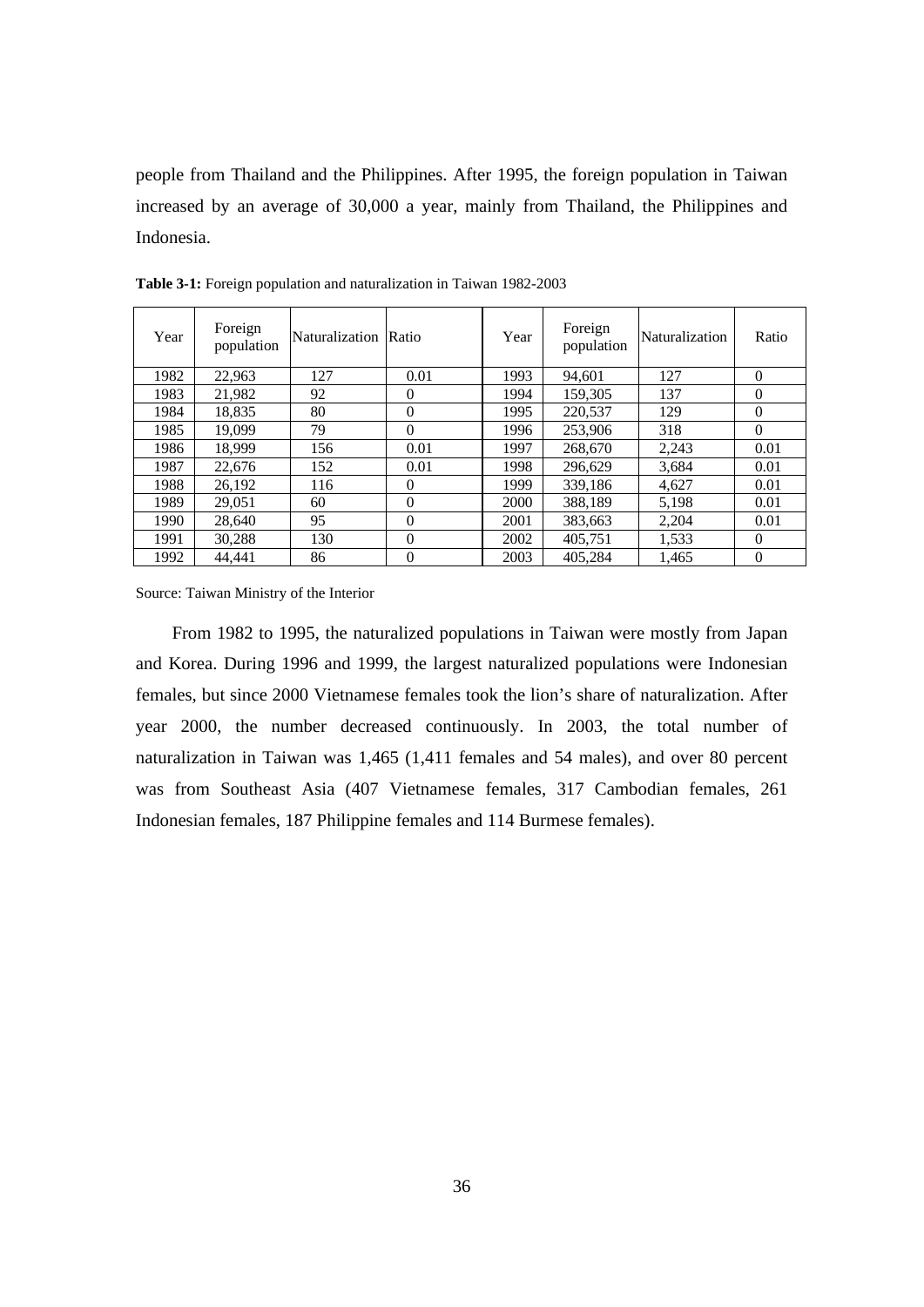

Source: Same as Table 3-1 **Figure 3-1:** Ratio of Persons Naturalized by Region — 1982-2003





Source: Same as Table 3-1

**Figure 3-2:** Ratio of Persons Naturalized by Gender — 1982-2003

Taiwan's unique patterns of migration and naturalization have led Chien, Yu, Hu and Su to speculate that because Taiwan is a geographically small island with a large population, the government has long adopted the "strict immigration, loose emigration", whereby the ability to immigrate has been made difficult by government policy, but the emigration to other countries has been relaxed. They note that the nature of inflows of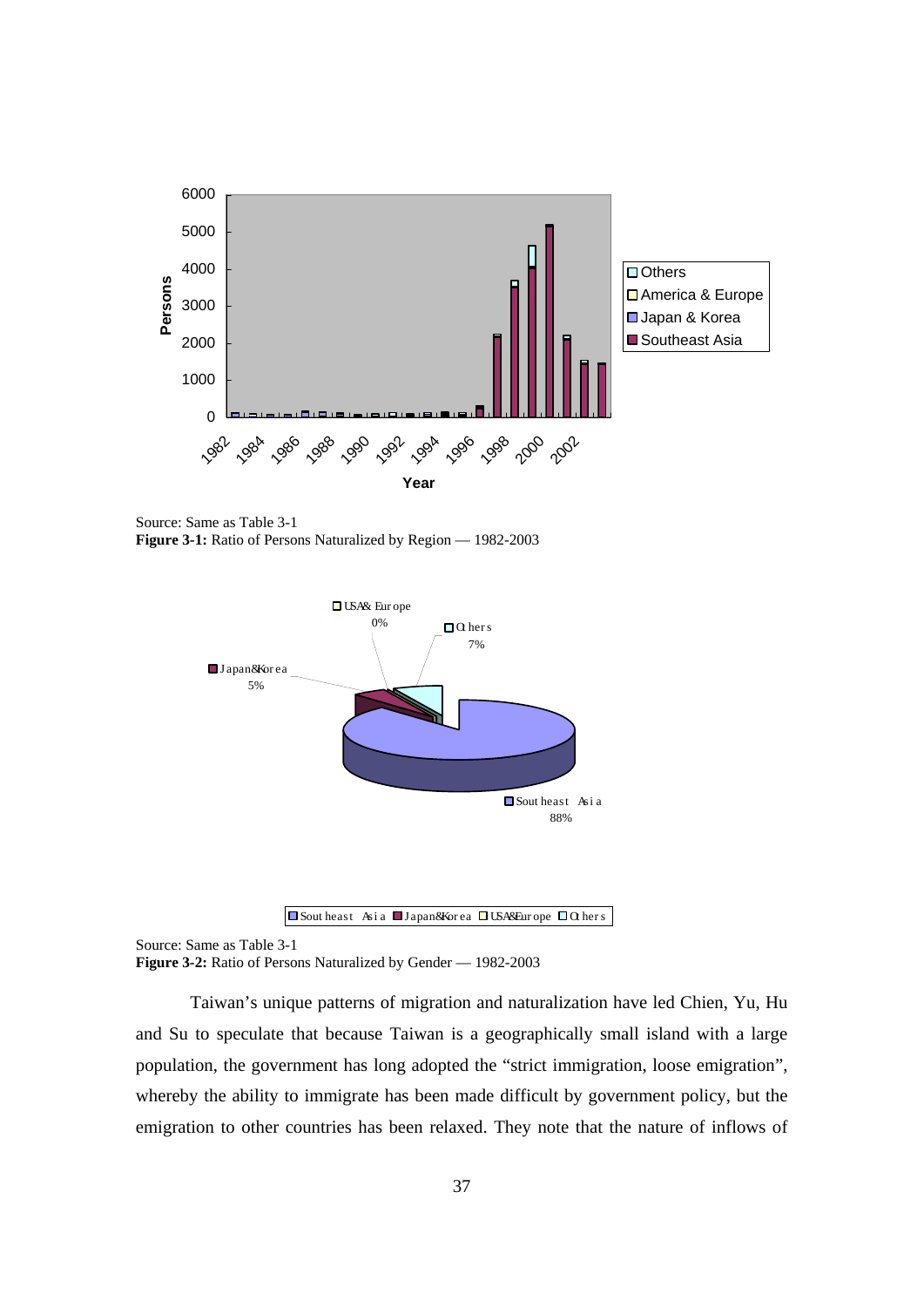outflows of peoples "have been imbalanced for years."46 For instance, they note that the imbalances manifest themselves with the prevalence of immigrants who are blue collar female spouses from Southeast Asia or China. In terms of emigrants, they note, are white collar workers or employees who have the ability to invest. They reckon that "[b]oth the quantity and the quality of immigration & emigration of Taiwan are seriously imbalanced. If the imbalance continues, Taiwan's social development and demographic policies will be enormously influenced."<sup>47</sup>

This, the authors attribute the prevalence of "chain migration" that occur as the result of Taiwan's Law of Nationality.<sup>48</sup> Chain immigration, according to the authors can be divided into marriage and adoption, and "marriage immigration overwhelmed adoption ones" This is revealed Figure 3-1). From 1982 to 1996, no more than 350 individuals were naturalized each year in Taiwan. In 1997, however, the number surged to 2,243. 2,191 of these were spouses of ROC citizens. This number proceeded to increase in the year 2000 to 5,198 individuals, and in 2003 dropped down to dropped down to 1,465. The authors note "marriage immigration had the lion's share; on the other hand, other reasons became minor."<sup>49</sup>



Source: Same as Table 3-1 **Figure 3-3:** Comparison of Reasons for Naturalization — 1982-2003

<sup>48</sup> Law of Nationality: from article 2 to article 9, the contents concern with naturalization reasons.

49 Chien, 14.

 $46$  Chien et al, 33.

<sup>47</sup> Ibid., 33.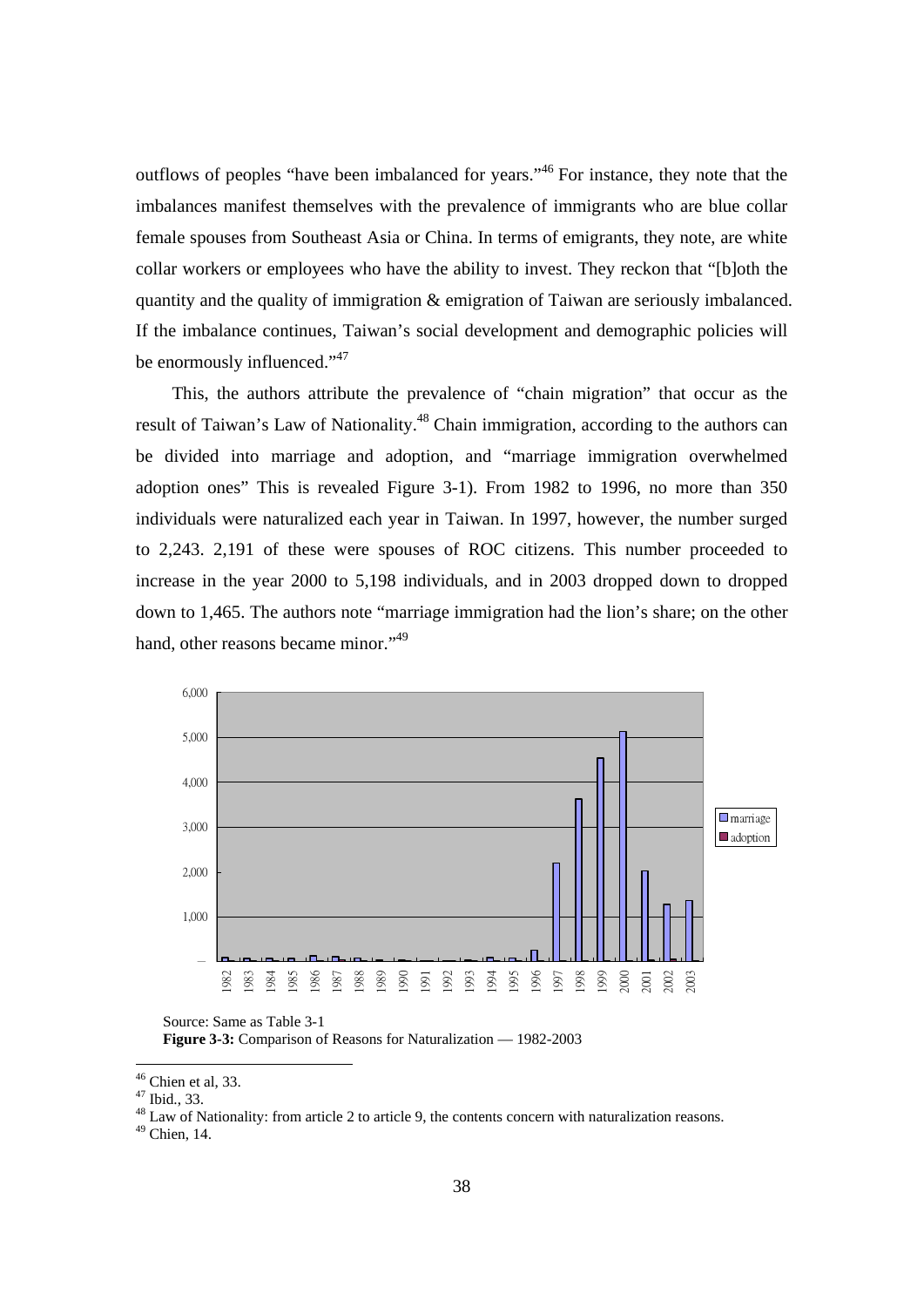As pointed out by the authors, aside from chain immigrants, if immigrants of the other reasons and job immigrants, we can see that 95 percent of total immigrants were chain immigrants, while only 5 percent are job immigrants and immigrants of other immigrants combined in the period of 1982-2003. Thus, marriage can be seen as a deciding factor of for the main reasons of naturalization in Taiwan.<sup>50</sup>



Source: Same as Table 3-1 **Figure 3-4:** Ratio of Total Persons Naturalized by Reason — 1982-2003

The demographic imbalances become even clearer in terms of gender. The authors point out that between 1982 to 2003, there were always more foreign females naturalized than males, except in 1993 (65 males and 62 females). The gender imbalance (see Figure 3-5 and 3-6) became enormous since 1997, along with the marriage reason. Females overwhelmed males.

<sup>50</sup> Ibid., 15.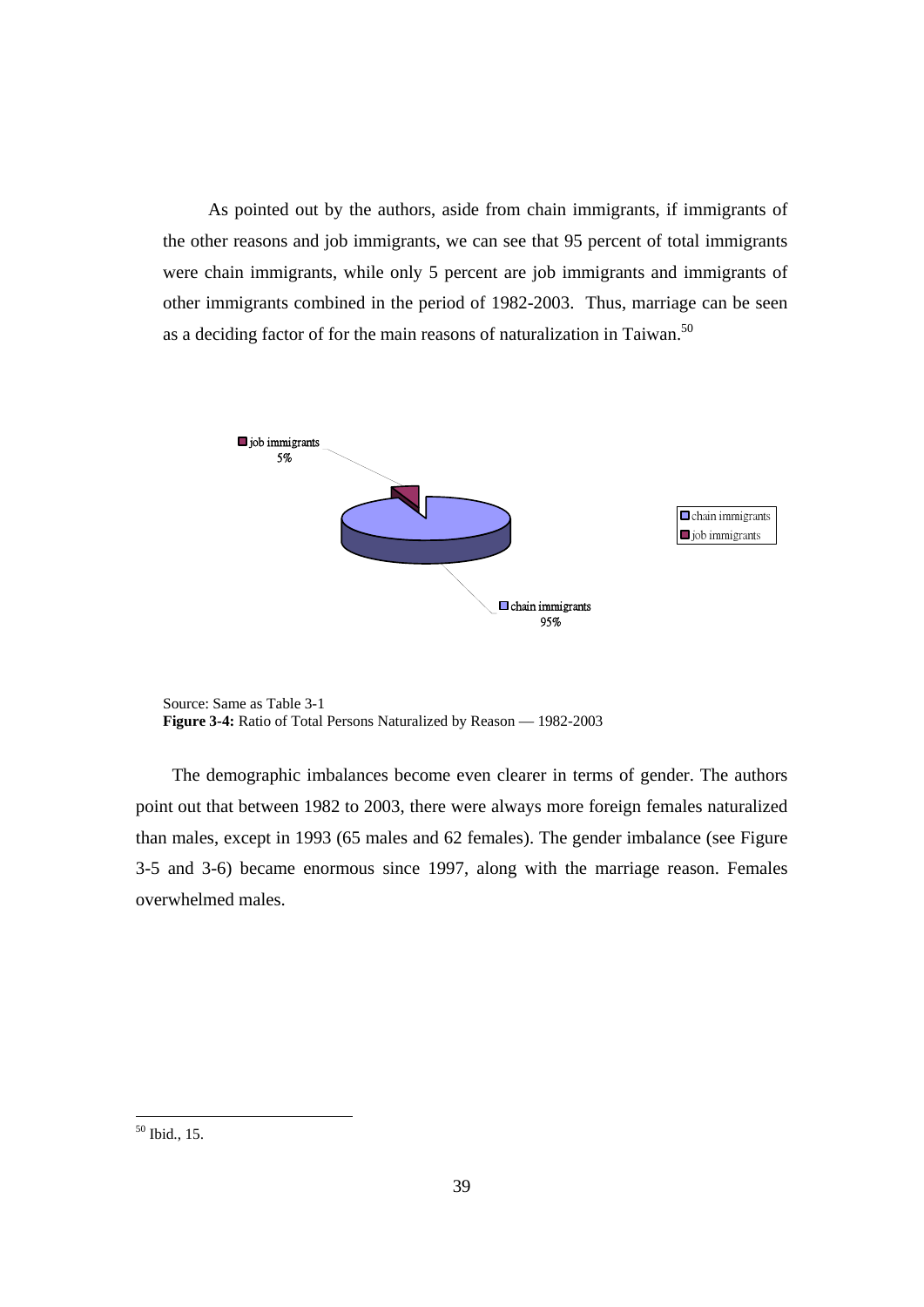

Source: Same as Table 3-1 **Figure 3-5:** Naturalization by Gender — 1982-2003



Source: Same as Table 3-1 **Figure 3-6** Ratio of Persons Naturalized by Gender — 1990-2003

Based upon the preceding analysis we know that most of the foreign population and naturalization in Taiwan are from Southeast Asia (see Graph 5 & Graph 6). Many of them are from Thailand; few Thais, however, have been naturalized in Taiwan. The